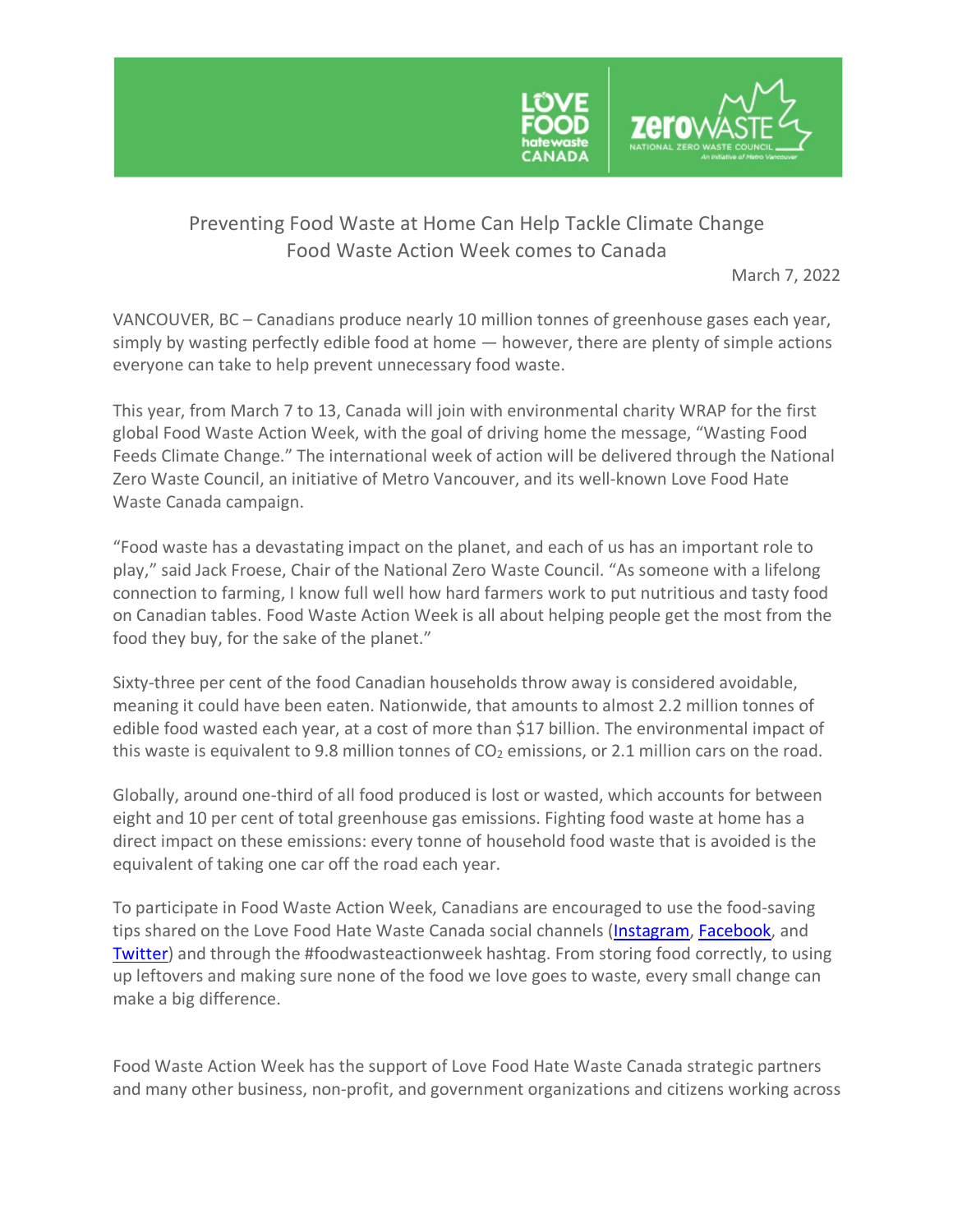Canada in the fight against food waste. Together, during Canada's first Food Waste Action Week, we will share food-saving tips and strategies and draw attention to the important role food waste prevention can play in fighting climate change.

## **Partner Quotes:**

"When we reduce waste, we also lessen carbon emissions and make a positive impact on the environment. Walmart is proud to support the Love Food Hate Waste campaign in Canada as we work towards becoming a regenerative company and eliminate surplus food as part of this journey. Our associates are passionate about reducing food waste in our stores and throughout our operations. Each Walmart store is paired with a local food bank to maximize surplus food donations," explains *Sam Wankowski, Chief Operations Officer, Walmart Canada.* "The LFHW campaign provides Canadians with practical solutions to save money and prevent surplus food. When we all work together, we can create waves of change in our communities."

"The Winnipeg Food Council is excited to promote Food Waste Action Week along with Love Food Hate Waste Canada. Our goal is to show residents how they can reduce their food waste to help the environment, get more out of their food, and save money." *Councillor Brian Mayes, Chair of the Winnipeg Food Council.*

"Reducing food waste at home means taking concrete action in the fight against climate change. By sharing our zero waste tips on social media during Food Waste Action Week, together we can contribute to the movement and stay the course by reducing food waste at the source." *Sonia Gagné, President and CEO of RECYC-QUÉBEC*.

"As a city we are proud to support the first global Food Waste Action Week and to work towards doing everything possible to reduce our greenhouse gas emissions and our carbon footprint. During the week, we can remind one another of the ways we can help reduce food waste and the impacts it has on the climate. Climate action is a priority for Toronto, and reducing our food waste is one of the ways we can all tackle climate change in our everyday lives." *Mayor John Tory, City of Toronto*.

## **About the National Zero Waste Council:**

The National Zero Waste Council, an initiative of Metro Vancouver, is leading Canada's transition to a circular economy by bringing together governments, businesses and NGOs to advance a waste prevention agenda that maximizes economic opportunities for the benefit of all Canadians. The Council has been leading on food loss and waste prevention since 2012, advocating for fiscal incentives, policy change, and the adoption of best practices. Its national *A Food Loss and Waste Strategy for Canada* prioritizes actions for governments, businesses, and community organizations.

## **About Love Food Hate Waste Canada:**